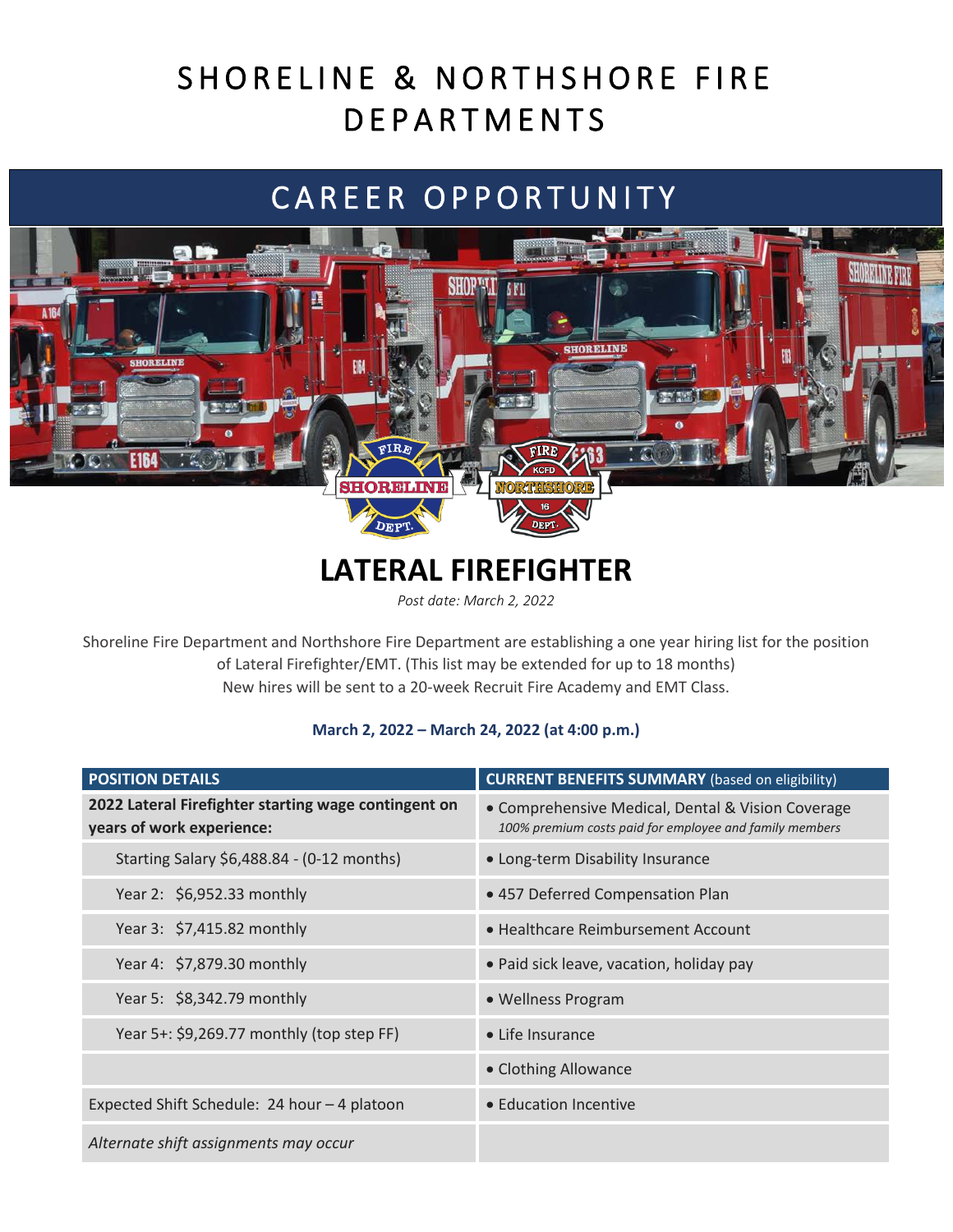#### **MINIMUM REQUIREMENTS**

The requirements listed below must be accomplished by the application deadline.

- **Age Requirement:** Candidates must be at least 18 years of age or older by **August 24, 2022.**
- **Educational Requirement:** Candidates must have a high school diploma or GED Certificate.
- **Certification:** Firefighter 1
- **EMT certification**
- **License:** Candidates must possess a valid driver's license and be insurable under the Department's vehicle policy. A valid Washington State driver's license must be obtained within 60 days of date of hire.
- **Minimum** of 36 consecutive months' of full-time, paid career firefighter work experience (within the past 48 months).
- **Must provide proof of vaccination status for COVID -19 prior to time of hire.**

#### **DESIRABLE CERTIFICATONS, TRAITS AND ABILITIES**

- Firefighter 2 Certification
- HAZMAT Ops
- Enthusiasm/desire for public service
- Mechanical aptitude/experience
- Basic computer skills and information technology competencies
- Interpersonal skills—ability to relate to others, effective oral communication skills
- High level of ethical standards and moral integrity
- Ability to deal with adversity/physical and emotional stress
- Experience in public/community service, customer service/relations
- Empathy, concern for others, ability to interact with people from diverse backgrounds
- Interest/experience in working in a team oriented environment
- Commitment to high level of physical fitness
- Understanding of professional public image
- Ability to work under unpredictable hazardous conditions such as suppressing a fire or responding to an emergency medical call
- Ability to work in an outdoor environment subject to extremes of temperature, inclement weather, and intermittent exposure to dust, fumes, and loud noise
- Fluent in additional language(s)

#### **APPLICATION REQUIREMENTS**

#### **Submit an application by the deadline and submit the following items:** All materials must be submitted by March 24, 2022 at 4:00 p.m.

- 1. Shoreline Fire Employment Application (available on website).
- 2. One-page Letter of Interest stating your desire to apply and why you feel that you would be a good candidate for a position with the Shoreline Fire Department.
- 3. Resume summarizing your experience, skills and abilities to perform the job
- 4. Copy of FF1 Certification
- 5. Copy of EMT Certification